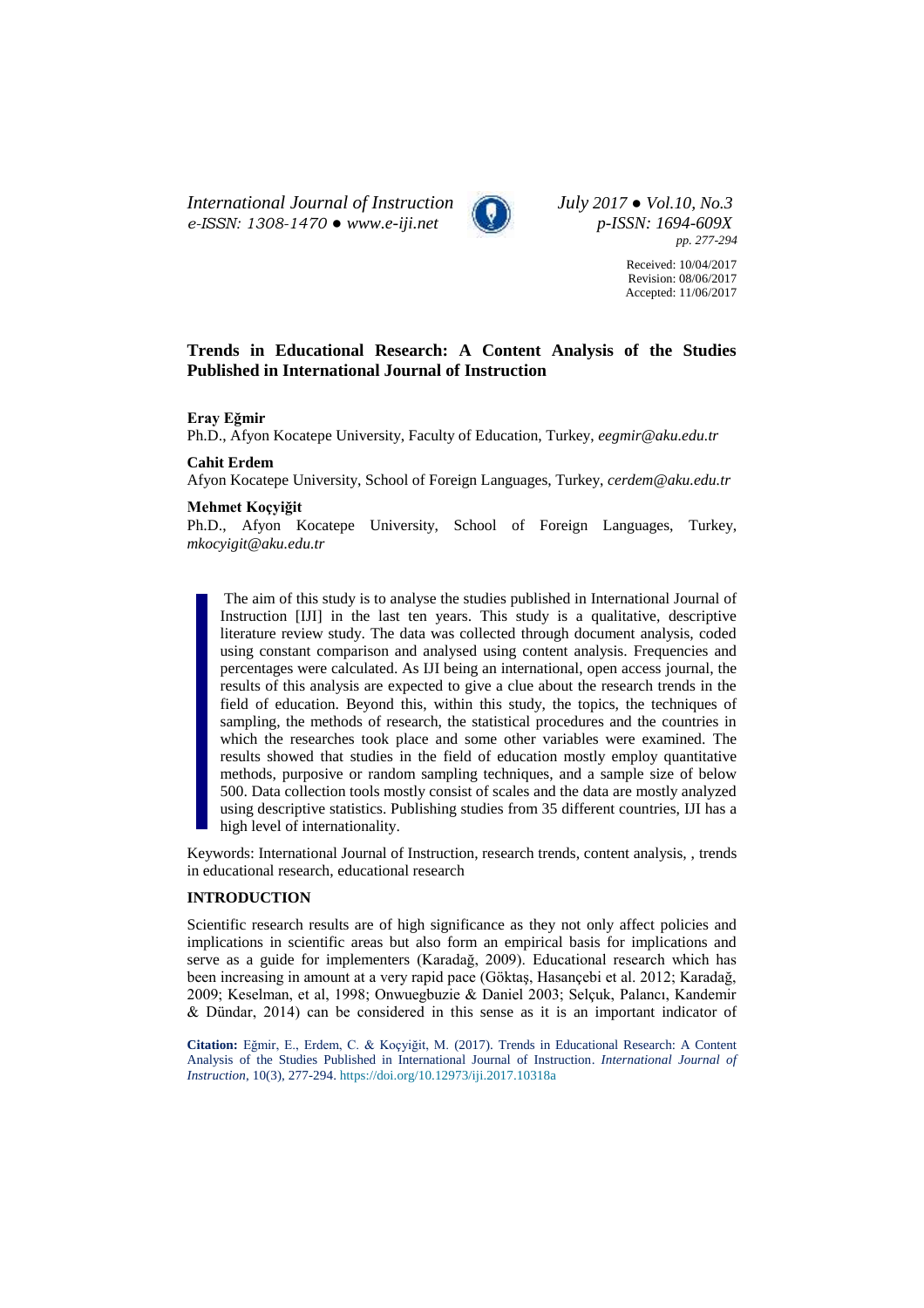development level of educational system of a country (Gülmez & Yavuz, 2016). Besides a variety of activities held in a field, scientific research reveals the production and accumulation of knowledge in that field (Yılmaz  $\&$  Altınkurt, 2012). Concordantly, educational research reveals the level of knowledge in educational context and particularly research regarding instruction affects the educational practice by leading the implications in the educational institutions and forming the basis for educational reforms.

While the proliferation in the number of studies in educational context shows the increasing focus on education, this also causes some problems. Results of studies on a topic may correspond to each other or they may contradict as studies are mostly carried out independently (Göktaş, Hasançebi et al. 2012). As each new study starts and develops with the examination of existing studies in a field (Gülbahar & Alper, 2009), it is highly important to examine the studies and to evaluate the trends, methodologies, participants, research results and so on. In addition, examination of quantitative and qualitative properties of scientific studies enables identification of research trends and monitoring the development and change of a scientific discipline (Yıldız, Melekoğlu & Paftalı, 2016). Within this context, educational research should be examined periodically (Cohen, Manion & Morrison, 2005; Selçuk et al. 2014; Yücedağ & Erdoğan, 2011). To this end, educational researchers have started to examine published studies as in other fields (Karadağ, 2009). These kinds of studies which aim at synthesizing studies in educational field have gained popularity and vary from narrative studies to meta-analyses (Dunkin, 1996).

These review studies, either quantitative or qualitative, may focus on research results in a particular area or research process which includes methods, design and analysis issues (Keselman, et al. 1998). Many researchers carry out qualitative (content analyses) or quantitative (meta-analyses) reviews of literature (Onwuegbuzie & Daniel, 2003). These studies reveals the profoundness and prevalence of a topic and overall picture of a field and contributes to the development of knowledge production systems and methods (Turan, Karadağ, Bektaş & Yalçın, 2014). Review studies is mandatory for educational field as education is one of the fields that is affected in the first place by the change and development movements (Varışoğlu, Şahin & Göktaş, 2013). Therefore, review of different realms of educational research contributes a lot to the field.

#### **REVIEW OF THE LITERATURE**

Recently, a number of content analysis and meta-analysis studies have been published reviewing educational research. These include studies on educational sciences in general (Adıgüzel & Ergünay, 2012; Göktaş, Hasançebi et al. 2012; Keselman, et al. 1998), educational administration (Gülmez & Yavuz, 2016; Karadağ, 2015; Turan et al. 2014), educational technology (Göktaş, Küçük, et al. 2012; Gülbahar & Alper, 2009; Hrastinski & Keller, 2007; Hwang &Tsai, 2011; Küçük, Aydemir, Yıldırım, Arpacık & Göktaş, 2013; Şimşek, et al., 2008), curriculum and instruction (Ozan & Köse, 2014), primary school teacher education (Küçükoğlu & Ozan, 2013), special education (Yıldız et al. 2016), language education (Varışoğlu et al. 2013), teacher education (Yücel-Toy, 2015), mathematics education (Yücedağ & Erdoğan, 2011), environmental education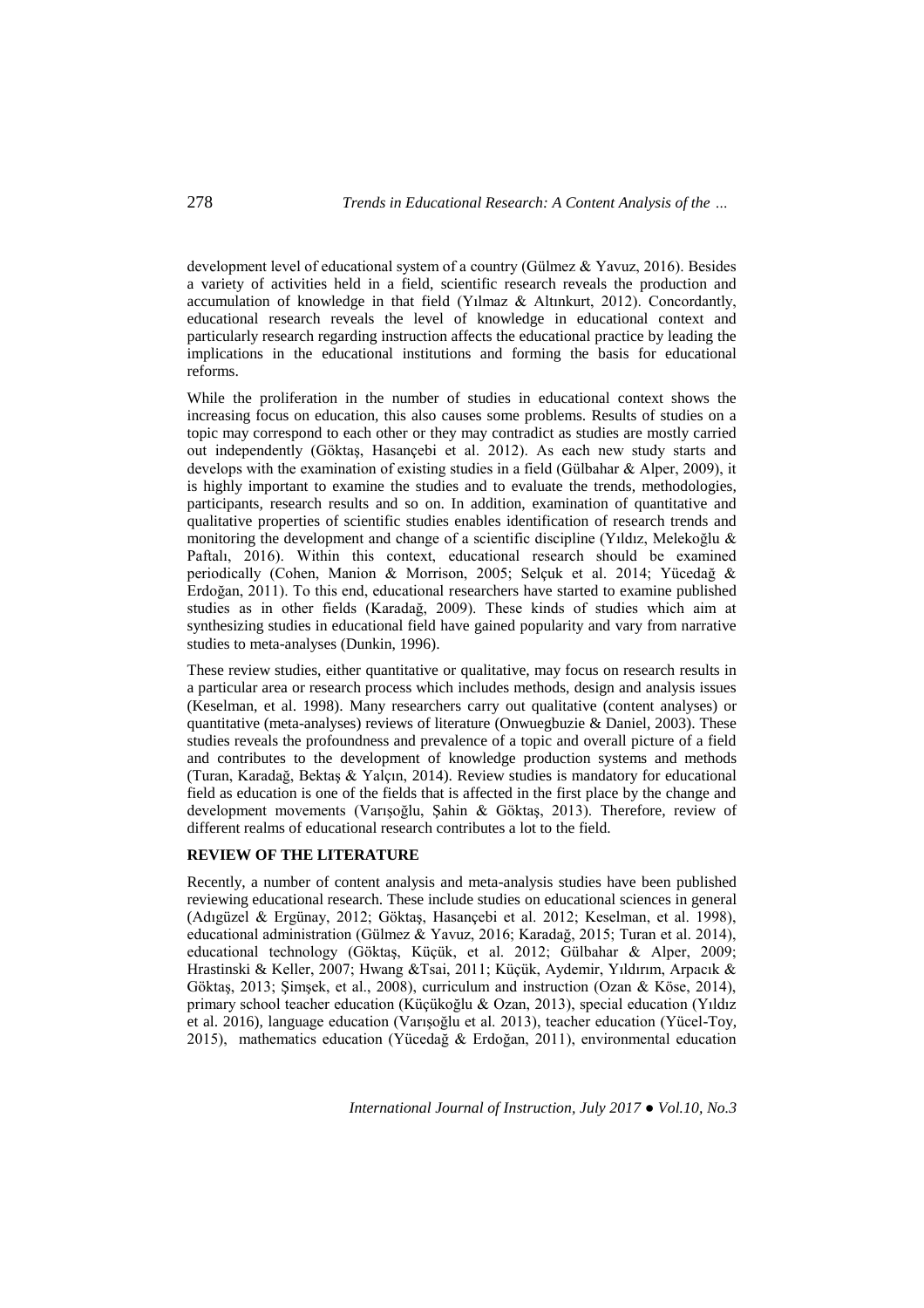(Erdoğan, Marcinkowski & Ok, 2009), preschool education (Yılmaz & Altınkurt, 2012) and science education (Tsai & Wen, 2005). Content analysis studies in this sense form the basis of comparative studies and puts forth the research trends (Cohen et al. 2005). Reviewing articles in academic journals is instrumental in gaining awareness regarding the field and monitoring the change (Gülmez  $&$  Yavuz, 2016). In addition, examining international academic journals with this aim helps to reveal trends and changes at the international level rather than limiting the review to research in a single country.

Journals publishing educational research and being indexed in international educational indexes have increased in great numbers in Turkey recently (Yılmaz & Altınkurt, 2012). International Journal of Instruction is one of these journals. This journal, which was founded in 2008 in Turkey aims to publish high quality studies in the areas of instruction, learning, teaching, curriculum development, learning environments, teacher education, educational technology, educational developments and it is indexed in various indexes (e-iji.net). As researchers from around the world publish their articles in this journal, a content analysis of these articles from 2008 to 2017 would provide significant data regarding the articles in terms of topics, models, design, data collection instruments, analysis techniques, sampling methods, participants and the country in which the study is conducted. Therefore, this study aims to analyze the articles published in International Journal of Instruction [IJI] from 2008 to 2017 using content analysis method.

### **RESEARCH QUESTIONS**

**RQ1:** What is the distribution of the articles in IJI according to the countries the study is conducted in?

**RQ2:** What is the distribution of the articles in IJI according to the number of authors? **RQ3:** What is the distribution of the topics studied in the articles in IJI?

**RQ4:** What is the distribution of the articles according to the research methods and design?

**RQ5:** What is the distribution of the articles according to the data collection techniques? **RQ6:** What is the distribution of the data analysis techniques used in the articles in IJI?

**RQ7:** What is the distribution of the articles in IJI according to the sampling techniques and sample sizes?

**RQ8:** What is the distribution of the articles in IJI according to the sample types?

## **METHOD**

This is a qualitative, descriptive literature review study. Literature reviews, including research syntheses and meta-analyses, are critical evaluations of material that has already been published (APA, 2010, p. 10). For the reliability and validity of the study the coding of the data was carried out using constant comparison method and crosscheck by the researchers. Constant comparison is an inductive data analysis procedure in which the researcher generates and connects categories by comparing incidents in the data to other incidents, incidents to categories, and categories to other categories (Creswell, 2012). Although there was a rubric consisting of pre-defined categories, while coding the data, new categories could arise deriving from the data analyzed. After the coding has finished, the completed rubric was cross-checked by the researchers.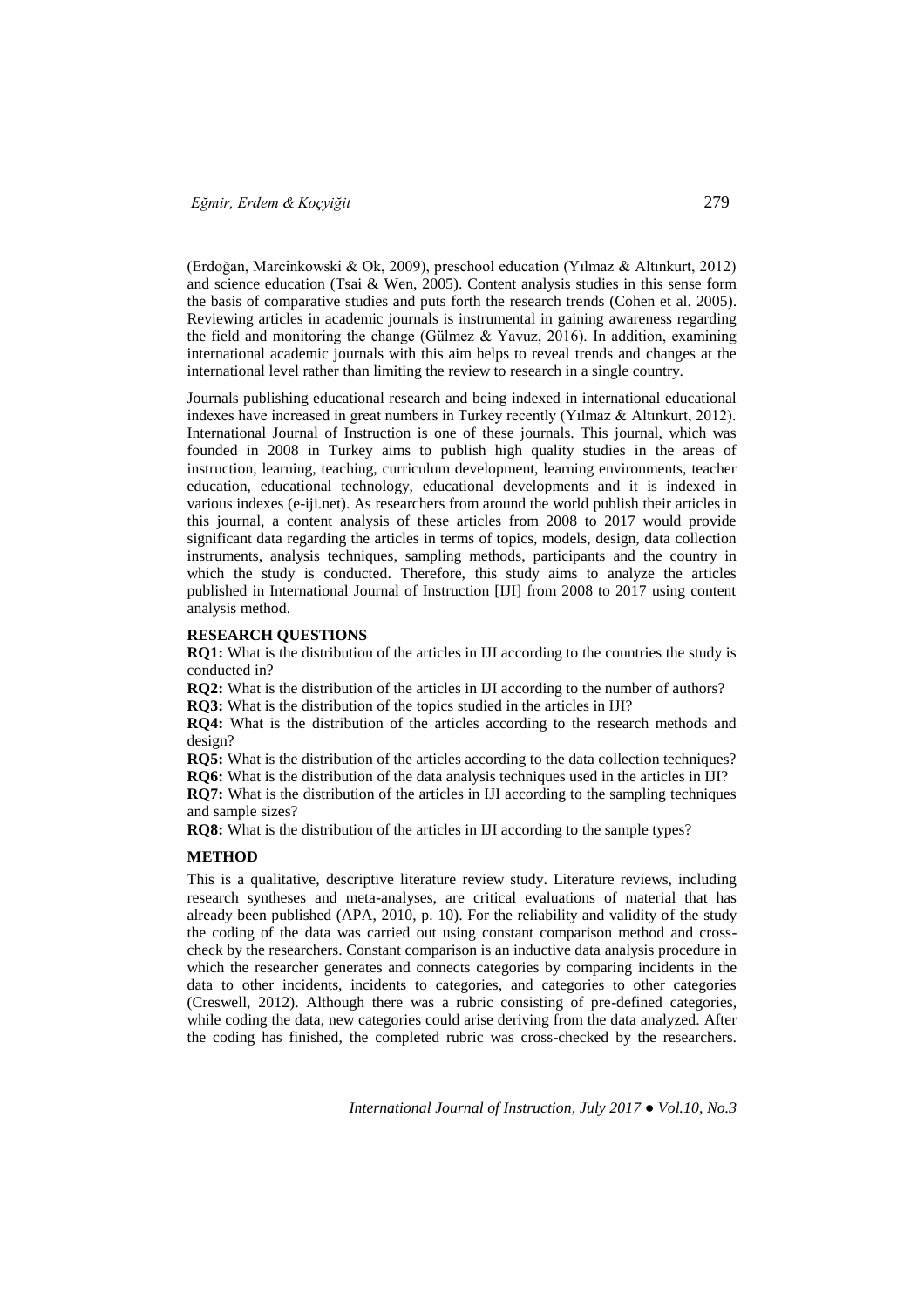Beyond these methods, as IJI being an open access journal, the archive of the journal is open to anyone making the results of this study reviewable.

## **Sample**

All the issues of IJI in the last ten years (from 2008 to March 2017) were included the study using the purposive sampling method of qualitative sampling methods. Purposive sampling indicates exactly what its name suggests in which members of a sample are chosen with a purpose to represent a location or type in relation to a key criterion. Two main reasons for this are (i) to ensure that all the key constituencies of relevance to the subject matter are covered, (ii) to ensure that, within key criteria, some diversity is included so that the impact of the characteristic concerned can be explored (Ritchie, Lewis & Elam, 2003).

### **Data collection tools**

The data was collected using document analysis method which is a systematic procedure for reviewing or evaluating documents—both printed and electronic (computer-based and Internet-transmitted) material (Bowen, 2009 p. 27) and with a rubric form developed by the researchers. The form consisted of the categories of date, country, number of authors, subject, theme, model/design, sample, sampling technique, sample size, data collection and data analysis. While developing the form, similar studies in the field were analyzed, each researcher prepared a rubric, all the forms were put together and the final rubric was prepared as a combination of these forms.

#### **Data Analysis**

While analyzing the data, content analysis was used. The data collected using document analysis technique were coded by the researchers using the rubric developed beforehand through constant comparison, and were analyzed using content analysis. Content analysis is used to refer to any qualitative data reduction and sense-making effort attempting to identify core consistencies and meanings which are often called patterns or themes (Patton, 2002) or categories (Merriam, 2013). For each category, frequencies and percentages were calculated.

## **Procedure**

First, the data collection tool was developed. Then, all the issues of IJI (between 1998- March 2017) were downloaded. Each article in every issue was analyzed and the data were coded using the rubric. While analyzing the articles, some new categories emerged and these categories were added to rubric and the analysis phase restarted. After this phase, the coded data were cross-checked by the researchers. When the rubric took its final form, frequencies and percentages for each category were calculated and presented in the findings.

# **FINDINGS**

The first finding is about research question one. The distribution of the articles published according to the variable of country where the studies were conducted is given in Table 1.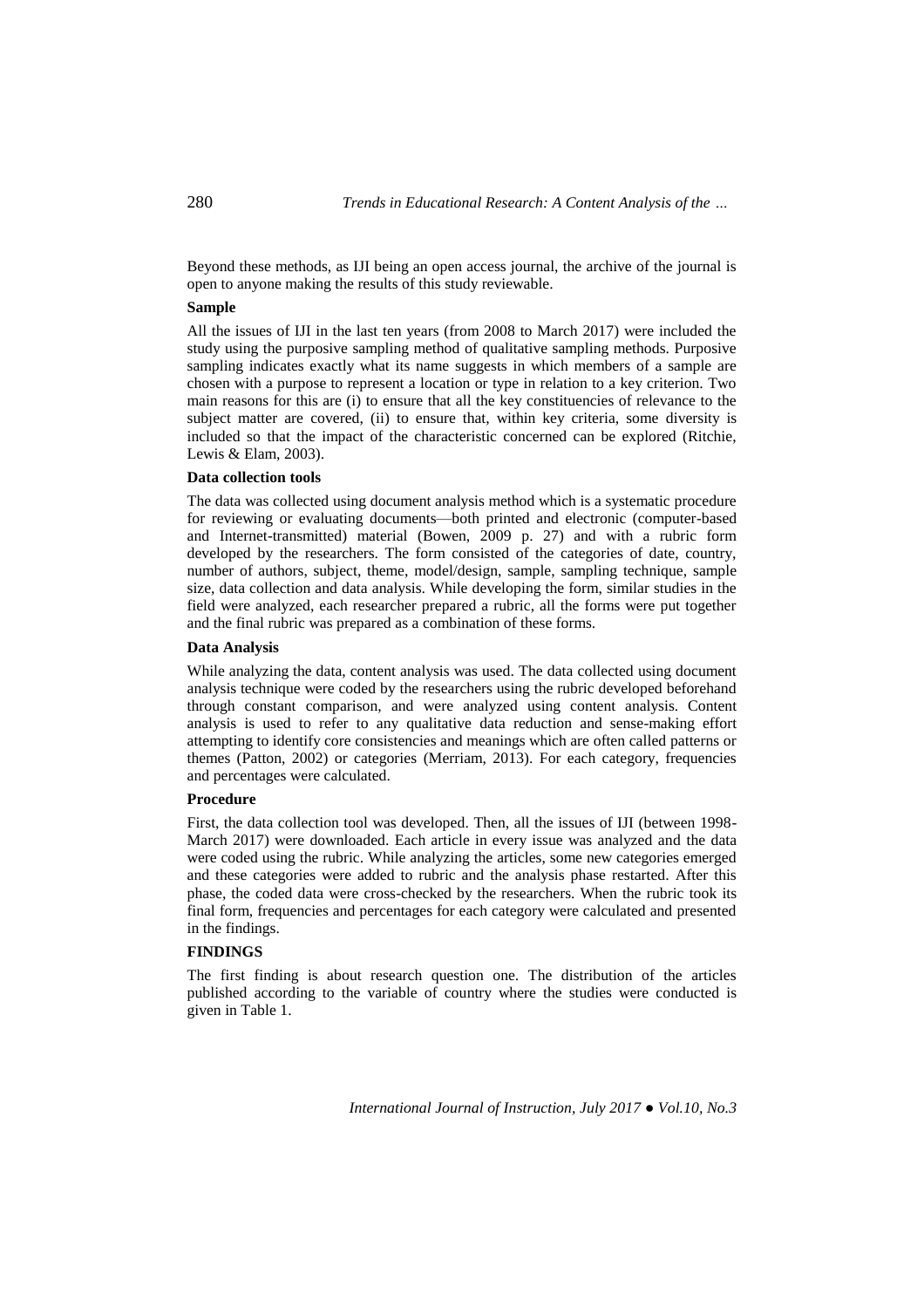| Table 1                                                          |  |
|------------------------------------------------------------------|--|
| Distribution according to the country where the study took place |  |

| Country      |                | $\%$           | Germany               | 1  | 0,5 |
|--------------|----------------|----------------|-----------------------|----|-----|
|              | 50             | 25,            | Taiwan                | 1  | 0,5 |
| Turkey       |                | 3              | Belgium               |    | 0,5 |
| The USA      | 31             | 15,            | North Cyprus          | 1  | 0,5 |
|              |                | 7              | Kuwait                | 1  | 0,5 |
| Malaysia     | 23             | 11,            | Egypt                 |    | 0,5 |
|              |                | 6              | Tanzania              |    | 0,5 |
| Iran         | 16             | 8,1            | Scotland              | 1  | 0,5 |
| Indonesia    | 8              | 4              | Czech Republic        | 1  | 0,5 |
|              | 7              | 3,5            | Greece                | 1  | 0,5 |
| Oman         |                | 5              | Japan                 | 1  | 0,5 |
| India        | $\tau$         | 3,5            | Morocco               | 1  | 0,5 |
|              |                | 5              | Sudan                 | 1  | 0,5 |
| Saudi Arabia | 6              | 3              | China                 |    | 0,5 |
| Pakistan     | 5              | 2,5            | Kazakhstan            | 1  | 0,5 |
| Ethiopia     | 4              | $\overline{c}$ | Hong Kong             | 1  | 0,5 |
| Nigeria      | 4              | $\overline{c}$ | Canada+Spain          | 1  | 0,5 |
| Zimbabwe     | 3              | 1,5            | Turkey+Germany        | 1  | 0,5 |
| Thailand     | 3              | 1,5            | Malaysia+Bangladesh+  |    |     |
| Spain        | $\overline{c}$ |                | Pakistan+Yemen+Kuwait | 1  | 0,5 |
| Bangladesh   | $\overline{c}$ |                | +Saudi Arabia         |    |     |
| Canada       | $\overline{c}$ |                | <b>TOTAL</b>          | 19 | 100 |
| Vietnam      | $\overline{2}$ |                |                       | 7  |     |
| England      |                | 0.5            |                       |    |     |

As can be seen in Table 1, articles from a total of 35 different countries has been published in IJI. The most frequent countries are Turkey, USA, Malaysia, Iran, Indonesia, Oman, India, Saudi Arabia, Pakistan and Ethiopia. From England to Hong Kong, 17 countries have at least one article published. A study was conducted both in Canada and in Spain and a study was conducted both in Turkey and in Germany. One of the studies was conducted in six different countries.

The second finding of the study is about research question two. The distribution of the number of authors of the articles is given in Table 2.

Table 2 The distribution of number of authors

| <u>The distribution of humber of authors</u> |     |      |  |  |
|----------------------------------------------|-----|------|--|--|
| Number of authors                            |     | $\%$ |  |  |
|                                              |     | 37   |  |  |
|                                              | 65  | 32,9 |  |  |
|                                              | 38  | 19,2 |  |  |
| $3+$                                         |     | 10,6 |  |  |
| <b>TOTAL</b>                                 | 197 | 100  |  |  |
|                                              |     |      |  |  |

It can be seen from table 2 that, most of the articles have one or two authors. The total number of three or more author articles is 59 (29.8%). 73 (37%) of the articles are one authored and 65 (32.9%) of the articles are 2 authored.

The third finding of the study is about research question three. The distribution of the topics studied in articles are given in Table 3.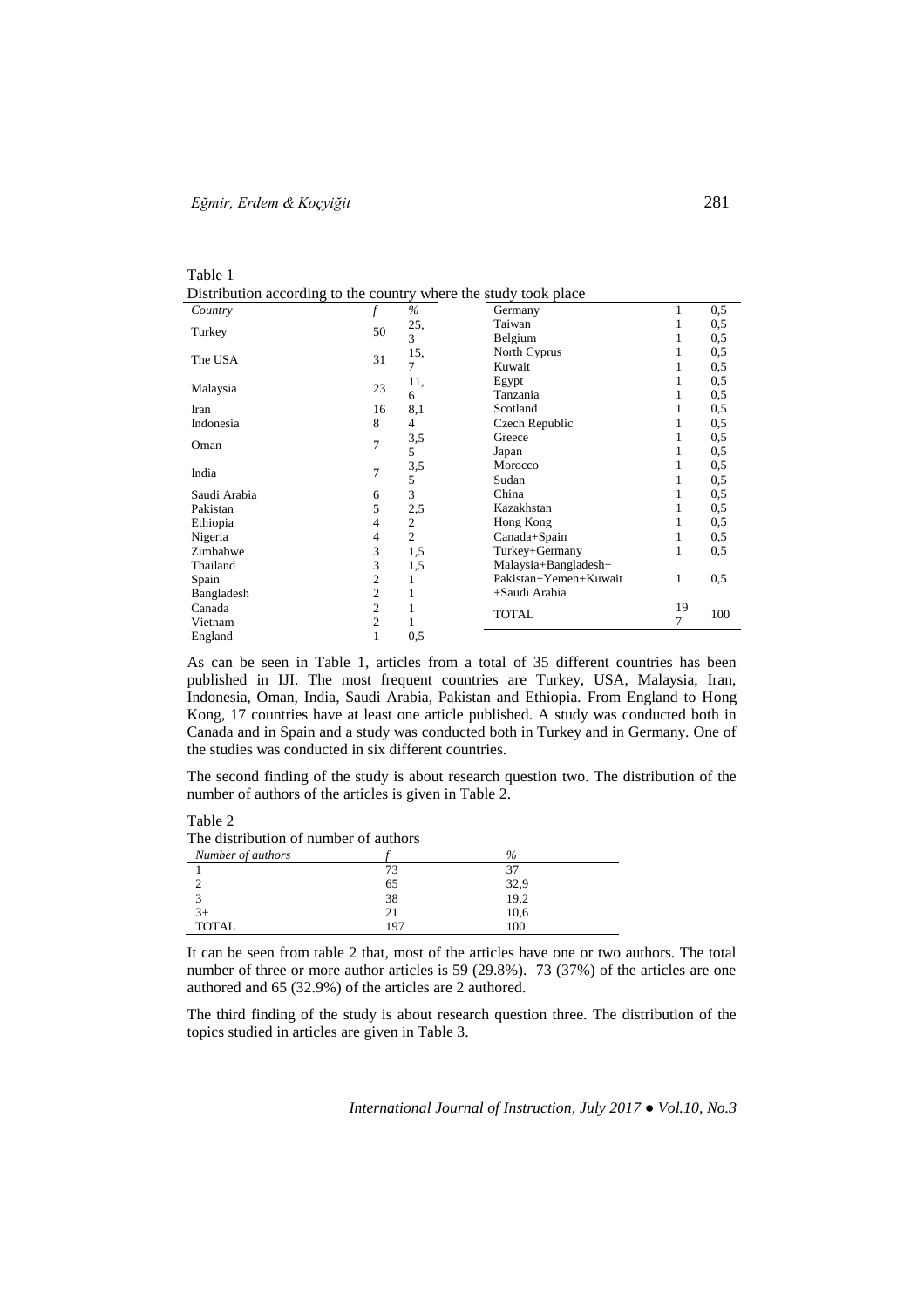Table 3 The distribution of the topics studied in articles

| <b>THEME</b>          | Subject                            |                | %    |
|-----------------------|------------------------------------|----------------|------|
|                       | Language learning/teaching         | 35             | 13,9 |
|                       | Online learning/teaching           | 13             | 5,1  |
|                       | Computer assisted instruction      | 7              | 2,7  |
|                       | Reading (engagement/comprehension) | $\overline{7}$ | 2,7  |
|                       | Cooperative/Collaborative learning | $\overline{7}$ | 2,7  |
|                       | Project based learning             | 5              | 1,9  |
|                       | Classroom management               | 5              | 1,9  |
|                       | Inclusive education                | 5              | 1,9  |
|                       | Constructivist approach            | $\overline{4}$ | 1,5  |
|                       |                                    | $\overline{4}$ |      |
|                       | Distance learning                  | $\overline{4}$ | 1,5  |
|                       | Assessment practices               |                | 1,5  |
|                       | Technology integration             | $\overline{4}$ | 1,5  |
| Teaching and Learning | <b>Instructional materials</b>     | 3              | 1,1  |
|                       | Instructional design               | 3              | 1,1  |
|                       | Effect of cultural differences     | 3              | 1,1  |
|                       | Drama education                    | $\overline{c}$ | 0,7  |
|                       | Counselling and guidance services  | $\mathfrak{2}$ | 0,7  |
|                       | English as a medium of instruction | $\overline{c}$ | 0,7  |
|                       | Learning strategies/approach       | $\overline{c}$ | 0.7  |
|                       | Academic ability/development       | $\overline{c}$ | 0,7  |
|                       | Pre-school education               | $\overline{c}$ | 0,7  |
|                       | Learning environment               | $\overline{c}$ | 0,7  |
|                       | Inquiry based learning             | $\overline{2}$ | 0,7  |
|                       | <b>Educational management</b>      | $\overline{c}$ | 0,7  |
|                       | Subtotal                           | 175            | 69,7 |
|                       |                                    |                |      |
|                       | No themes                          | 8              | 3,1  |
| Teacher education     | Competency of teachers             | 3              | 1,1  |
|                       | Subtotal                           | 19             | 7,5  |
|                       | Critical thinking                  | $\overline{4}$ | 1,5  |
|                       | Thinking/Reasoning skills          | 3              | 1.1  |
| <b>Skills</b>         | Spatial ability                    | $\overline{c}$ | 0.7  |
|                       | Writing skills                     | 2              | 0,7  |
|                       |                                    | 19             |      |
|                       | Subtotal                           |                | 7,5  |
|                       | Curriculum evaluation              | $\overline{4}$ | 1,5  |
| Curriculum            | Curriculum design                  | $\overline{4}$ | 1.5  |
|                       | Content development                | $\overline{c}$ | 0,7  |
|                       | Subtotal                           | 15             | 5,9  |
|                       | Laptop ownership and use           | 1              | 0,3  |
|                       | Teacher reflection                 | $\mathbf{1}$   | 0,3  |
|                       | Seniority                          | 1              | 0.3  |
|                       | Teacher autonomy                   | 1              | 0.3  |
| <b>Teachers</b>       | Teacher attention                  | 1              | 0.3  |
|                       | Content knowledge                  | 1              | 0,3  |
|                       | Teacher retention                  | 1              | 0,3  |
|                       | Teacher leadership                 | $\mathbf{1}$   | 0.3  |
|                       | Subtotal                           | 8              | 3,1  |
| ICT                   |                                    | 5              | 1,9  |
|                       | Classroom assessment environment   | $\mathbf{1}$   | 0,3  |
|                       |                                    |                | 0.3  |
| Scale development     | 21th century skills                | $\mathbf{1}$   |      |
|                       | Scientific inquiry                 | $\mathbf{1}$   | 0,3  |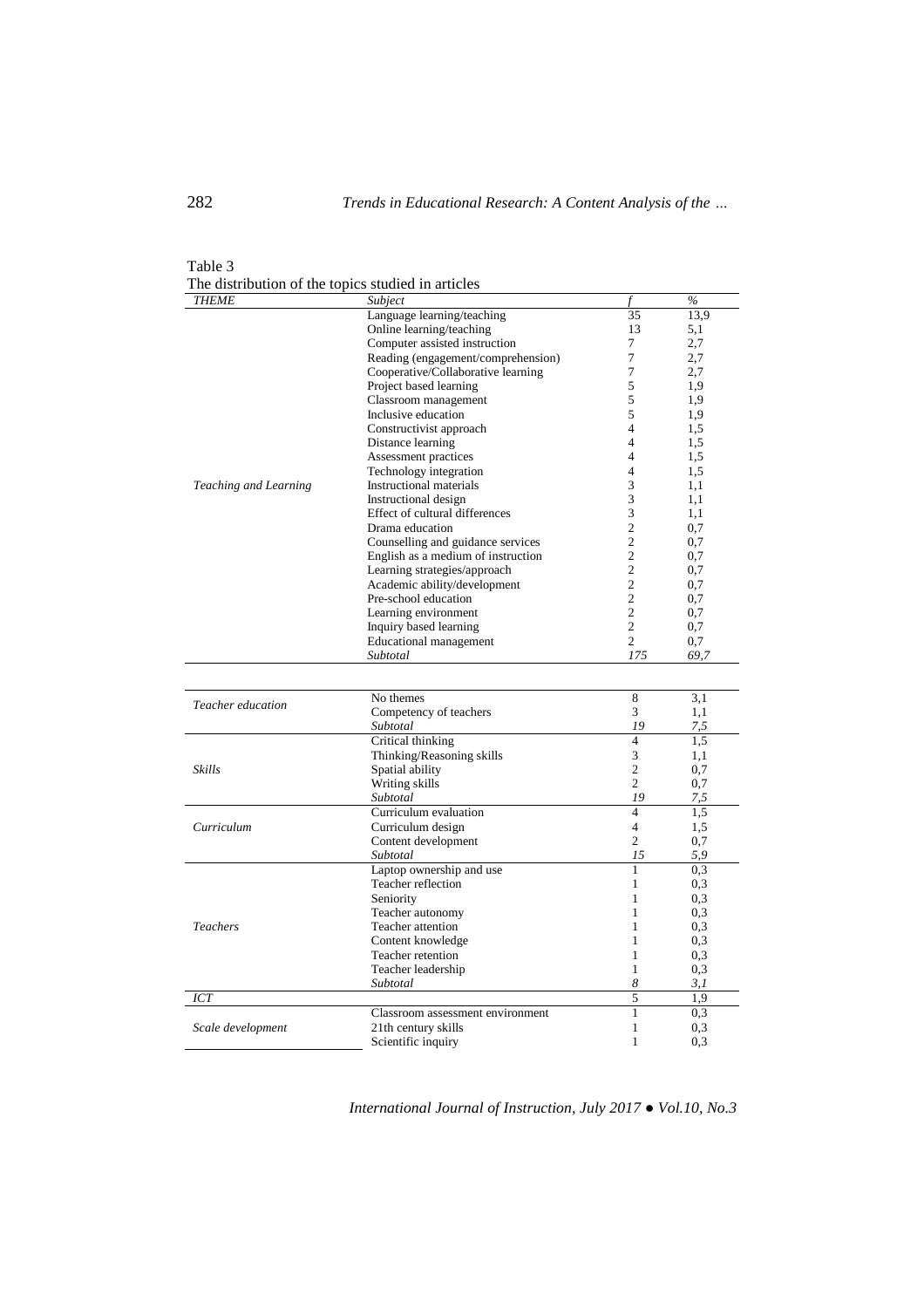| Subtotal                       |     |
|--------------------------------|-----|
| Ethic/Ethics of responsibility |     |
| Comparative education          |     |
| Non-formal education           | 0.3 |
| Employability                  | 0.3 |
| School dropouts                | 0.3 |
| <b>TOTAL</b>                   | 100 |

As it can be seen from table 3, most of the studies grouped under the theme of teaching and learning  $(f=175, 69.7\%)$ . Under this theme, the most studied subject was language teaching and learning (f=35, 13.9%). Subjects studied only once in this theme are not given in the table. These include writing instruction, 7E instructional model, tutoring, academic leadership, content preference, career adaptability, task-based teaching, flipped classroom, peer support, discovery learning, scenario-based learning, scaffolding, listening comprehension, service education, experiential learning, metacognitive strategies, emotional variables, learner autonomy, recall performance, tool assessment, questioning strategies, authentic learning, physical education, bullying behavior, evaluation of textbooks, self-concept, learner variables, science achievement, learning from text, role identity, teaching efficiency, conceptions of competency, instructional problems, instructional practices, motivational orientations, teaching approach, epistemological belief, bilingual learners, early literacy, citizenship education, reflective practices, parental attachment, effects of humor, school effectiveness, differentiated instruction, concept attainment model, religious education, technology engagement.

Other themes that the studies grouped under are teacher education  $(f=19, 7.5%)$  and skills (f=19, 7.5%). The most studied subject under the skills theme is critical thinking (f=4, 1.5%). 15 of the studies (%5.9) are grouped under the theme of curriculum. The most studied subjects of this theme are curriculum evaluation (f=4, 1.5%) and curriculum design (f=4, 1.5%). The theme of teachers has eight studies under it  $(3.1\%)$ , and ICT has five  $(1.9\%)$ . There are three studies  $(1.1\%)$  under the theme of scale development while the themes of ethics and comparative education have two studies each (0.7%). Non-formal education, employability and school dropouts themes have one study (0.3%) each. A total of 251 subjects were studied by the 197 research studies published in IJI as some articles dealt with more than one subject at a time.

The fourth finding of the study is about research question four. The articles showed a distribution among three methods and 16 research designs. All the articles were grouped according to the method and the research design under that method (Table 4).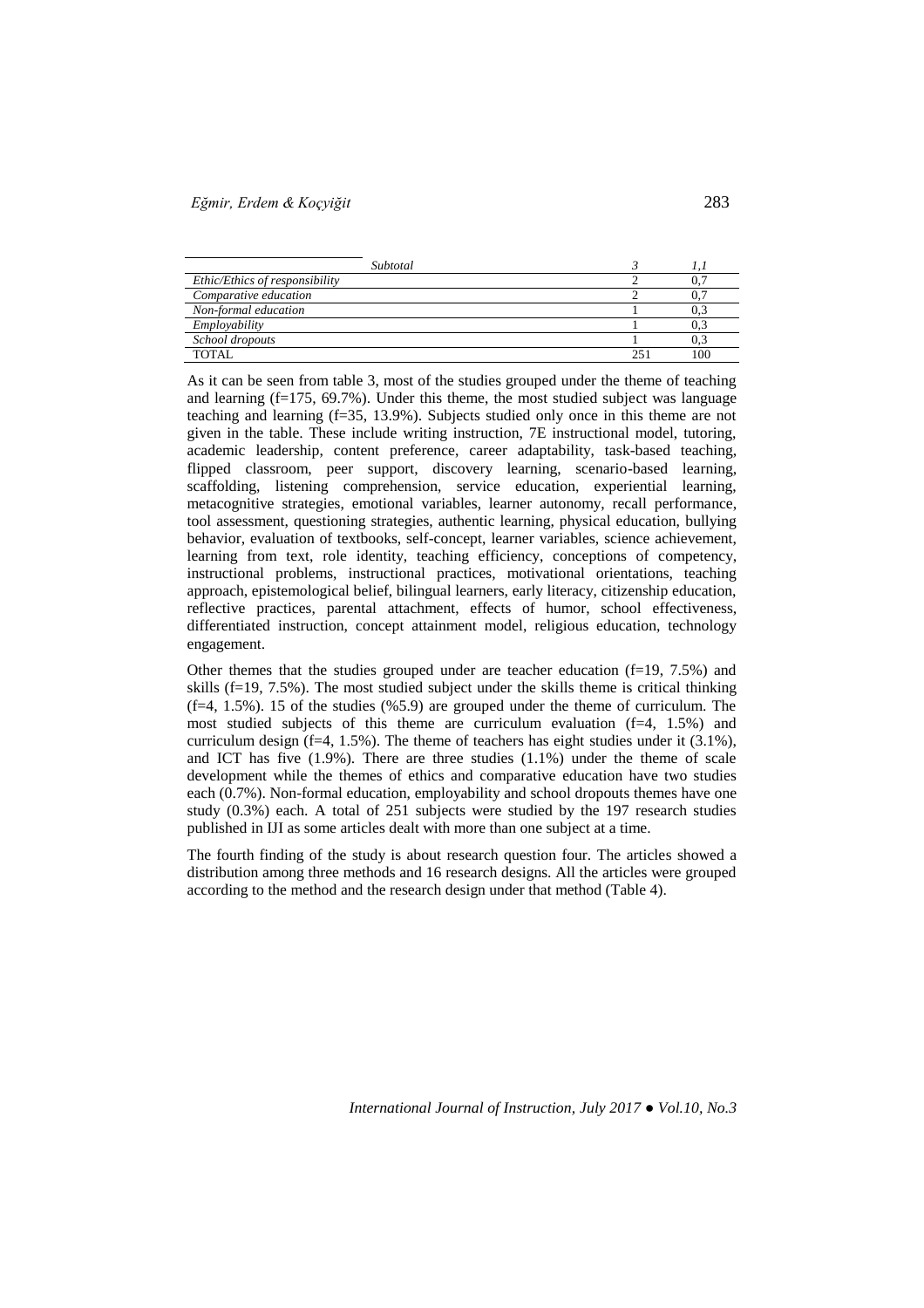| Research Methods           |                    | Research design                                |     | $\%$ |
|----------------------------|--------------------|------------------------------------------------|-----|------|
|                            |                    | Descriptive survey                             | 70  | 35,5 |
|                            |                    | Experimental study                             | 32  | 16,2 |
|                            |                    | Correlational survey                           | 10  | 5    |
| <i><u>Ouantitative</u></i> |                    | <b>SEM</b>                                     | 2   |      |
|                            |                    | Comparative research                           |     | 0,5  |
|                            |                    | Other                                          | 6   | 3    |
|                            |                    | Subtotal                                       | 121 | 61,4 |
|                            |                    | Case study                                     | 22  | 11,1 |
|                            | <i>Interactive</i> | Action research                                | 8   |      |
|                            |                    | Phenomenological method                        | 4   | 2    |
|                            |                    | Grounded theory                                | 2   |      |
|                            |                    | Conceptional study                             | 7   | 3,5  |
| <i>Oualitative</i>         |                    | Theoretical analysis (Literature               | 7   | 3,5  |
|                            | Non-interactive    | review)/Document analysis                      |     |      |
|                            |                    | Discourse analysis                             | 2   |      |
|                            |                    | Historical review                              |     | 0,5  |
|                            |                    | Meta-analysis                                  |     | 0,5  |
|                            |                    | Other (interpretative and exploratory studies) | 16  | 8,1  |
|                            |                    | Subtotal                                       | 70  | 35,5 |
| Mixed method               |                    |                                                | 6   | 3    |
| TOTAL                      |                    |                                                | 197 | 100  |

Table 4 Distribution of the articles according to research methods and design

As can be seen from Table 4, 121 (61.4%) of the studies employed a quantitative method. Of all the research designs under the category of quantitative method, descriptive survey is the most used research design  $(f=70, 35.5%)$ . It can be seen that just the number of descriptive survey studies is equal to the total of qualitative studies. 70 of the studies (35.5%) are qualitative studies. Under the category of qualitative method, the most popular research design seems to be case study (f=22, 11.1%). Six (3%) of the articles used a mixed method.

The fifth finding of the study is about research question five. Each article used different data collection techniques and some of them used more than one at a time. The distribution of the articles according to the data collection technique is given in Table 5.

Table 5

Distribution of the articles according to the data collection technique

| Data Collection Technique            |     | $\%$ |
|--------------------------------------|-----|------|
| Scale/Questionnaire                  | 90  | 36,1 |
| Interview                            | 50  | 20   |
| Documents                            | 36  | 14,4 |
| Observation                          | 24  | 9,6  |
| Achievement test                     | 24  | 9,6  |
| Ability/Personal test                | 21  | 8,4  |
| Alternative/Complementary Evaluation | 4   | 1,6  |
| <b>TOTAL</b>                         | 249 | 100  |
|                                      |     |      |

The most used data collection techniques are scales/questionnaires (f=90, 36.1%) and interviews (f=50, 20%). Other techniques used for data collection are documents (f=36,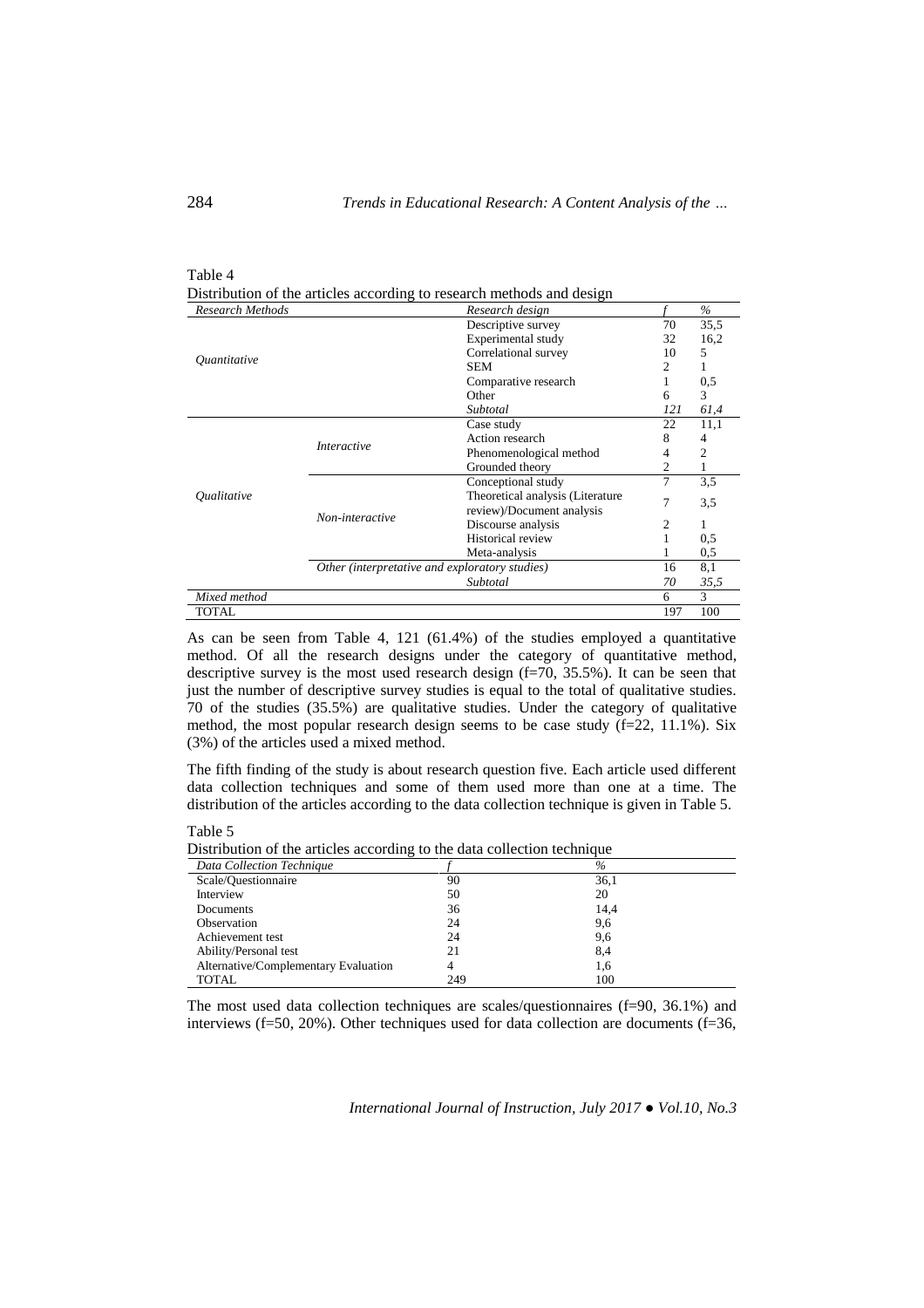14.4%), observation (f=24, 9.6%), achievement test (f=24, 9.6%), ability/personal test (f=21, 8.4%) and alternative/complementary evaluation (f=4, 1.6%) respectively.

The sixth finding of the study is about research question six. All the 197 articles reported to have used different data analysis techniques at different stages or to test different hypotheses of the studies.

Table 6

Distribution of the data analysis techniques used in the articles

| Data Analysis Technique                         |     | $\%$           |
|-------------------------------------------------|-----|----------------|
| Descriptive statistics $(f, \mathcal{X}, X, S)$ | 103 | 30,3           |
| t-test                                          | 50  | 14,7           |
| ANOVA/ANCOVA                                    | 39  | 11,5           |
| Descriptive Analysis (qual)                     | 39  | 11,5           |
| Correlation                                     | 31  | 9,1            |
| Content Analysis (qual)                         | 27  | 7,9            |
| Chi-Square                                      | 11  | 3,2            |
| Regression                                      | 10  | 2,9            |
| Data Analysis Technique                         |     | $\%$           |
| Other                                           | 7   | $\overline{c}$ |
| Multiple Regression                             | 6   | 1,7            |
| <b>Kruskal Wallis</b>                           | 6   | 1,7            |
| <b>Factor Analysis</b>                          | 3   | 0,8            |
| <b>MANOVA</b>                                   | 3   | 0,8            |
| Mann-Whitney U                                  | 3   | 0,8            |
| <b>SEM</b>                                      |     | 0,2            |
| <b>TOTAL</b>                                    | 339 | 100            |

As it can be seen from Table 6, nearly one third of the all analysis techniques used are descriptive studies (f=103, 30.3%). Of the qualitative data analysis techniques, descriptive analysis (f=39, 11.5%) is more popular than content analysis (f=27, 7.9%). Mostly used quantitative hypothesis tests are t-test (f=50, 14.7%), ANOVA/ANCOVA (f=39, 11.5%) and correlation tests (f=31, 9.1%). The least used analysis is SEM (f=1, 0.2%).

The seventh finding of the study is about research question seven. The distribution of the articles according to sampling techniques and sample sizes are given in Table 7.

Table 7

Distribution of the articles according to sampling techniques and sample sizes

|                           |    | c    | c            |     |      |
|---------------------------|----|------|--------------|-----|------|
| <b>Sampling Technique</b> |    | $\%$ | Sample Size  |     | $\%$ |
| Purposive                 | 32 | 32,9 | $1 - 100$    | 94  | 55,9 |
| Random                    | 28 | 28.8 | 101-200      | 29  | 17,2 |
| Convenience/Availability  | 15 | 15,4 | 201-300      | 11  | 6,5  |
| Stratified                | 8  | 8,2  | 301-400      |     | 5,3  |
| Clustered                 |    | 4,1  | 401-500      |     | 4,1  |
| No sampling               |    | 3    | 501-600      |     | 1,7  |
| Proportional              |    |      | 601-700      |     | 2,9  |
| Criterion                 |    |      | 701-800      |     |      |
| Snowball sampling         |    | ↑    | 801-900      | ↑   | 1,1  |
| Maximum variety           |    |      | 901-1000     | 2   | 1,1  |
| <b>TOTAL</b>              | 97 | 100  | $1000+$      | 6   | 3,5  |
|                           |    |      | <b>TOTAL</b> | 168 | 100  |

As it can be seen from Table 7, purposive (f=32, 32.9%), random (f=28, 28.8%) and convenience/availability (f=15, 15.4%) are the most preferred sampling techniques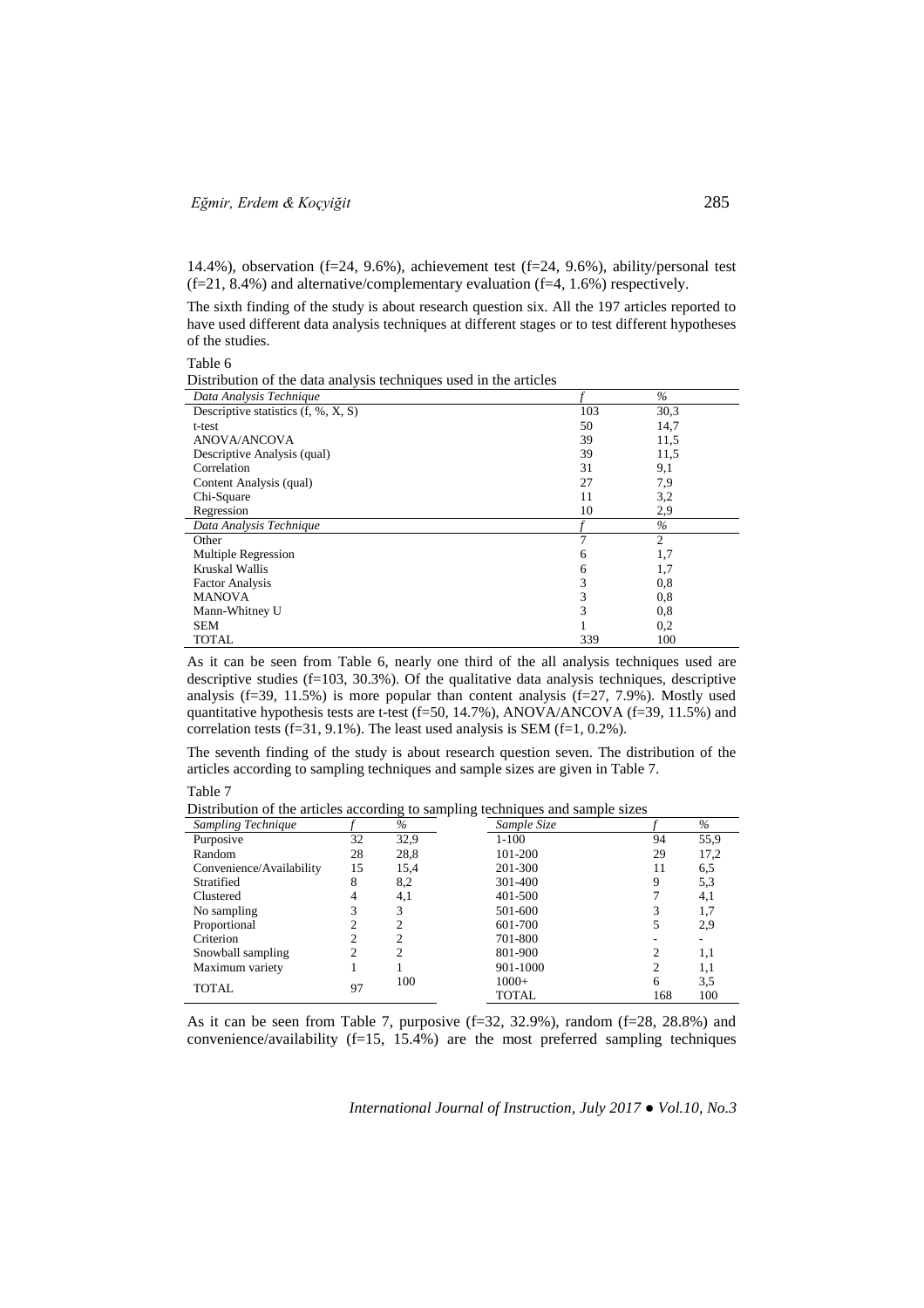respectively. Maximum variety sampling is the least preferred one  $(f=1, 1\%)$ . Of the articles that used a countable sample  $(n=168)$ , 94 of them  $(\frac{655.9}{})$  used a sample between 1 and 100. Most of the articles reported a sample size below 301 ( $f=134$ , 79.6%). 12 of the studies (6.8%) used a sample between 501 and 1000 and six of the studies (3.5%) used a sample more than 1000.

The eighth finding of the study is about research question eight. The distribution of the articles according to the participants is given in Table 8.

| Sample                       |                           |                | $\%$           |
|------------------------------|---------------------------|----------------|----------------|
|                              | Pre-School                | $\overline{2}$ | 0,9            |
|                              | Elementary                | 10             | 4,5            |
|                              | Secondary                 | 29             | 13             |
| <b>Students</b>              | <b>High School</b>        | 11             | 4,9            |
|                              | Undergraduate             | 44             | 19,8           |
|                              | Graduate                  | 6              | 2,7            |
|                              | <b>Teacher Candidates</b> | 23             | 10,3           |
|                              | Subtotal                  | 133            | 59,9           |
|                              |                           |                |                |
| Sample                       |                           |                | $\%$           |
|                              | Pre-School                | $\overline{c}$ | 0,9            |
|                              | Elementary                | 21             | 9,4            |
| <b>Teachers</b>              | Secondary                 | 15             | 6,7            |
|                              | High School               | 7              | 3,1            |
|                              | NA.                       | 3              | 1.3            |
|                              | Subtotal                  | 48             | 21,6           |
| Faculty member-Lecturer      |                           | 17             | 7,6            |
| <i>Other</i>                 |                           | 10             | 4,5            |
| <b>School Administrators</b> |                           | 9              | $\overline{4}$ |
| Parents                      |                           | 5              | 2,2            |
| <b>TOTAL</b>                 |                           | 222            | 100            |

Table 8 Distribution of the articles according to the sample types

As seen in Table 8, most of the studies  $(f=133, 59.9%)$  were carried out with student participants differing from k-12 to graduates. 48 of the studies (21.6%) were carried out on teachers of different grade levels, 17 (7.6%) of them on faculty members, 10 (4.5%) on other, nine (4%) on school administrators and five (2.2%) of them on parents. As a study can employ more than one sample, a total of 222 samples were studied on by 197 articles.

### **CONCLUSION AND DISCUSSION**

This study presents an analysis of the articles published in *International Journal of Instruction* from 2008 to 2017. IJI was chosen for this kind of study because it is an international journal and it has been active for a decade now in the field of education. The results of the study reveal the big picture of the studies published in IJI and will surely show a glimpse of the research tendencies in the field of educational sciences, especially instruction as being the name of the journal. Indeed, being able to see the whole picture of research tendencies in the field requires studying on more than one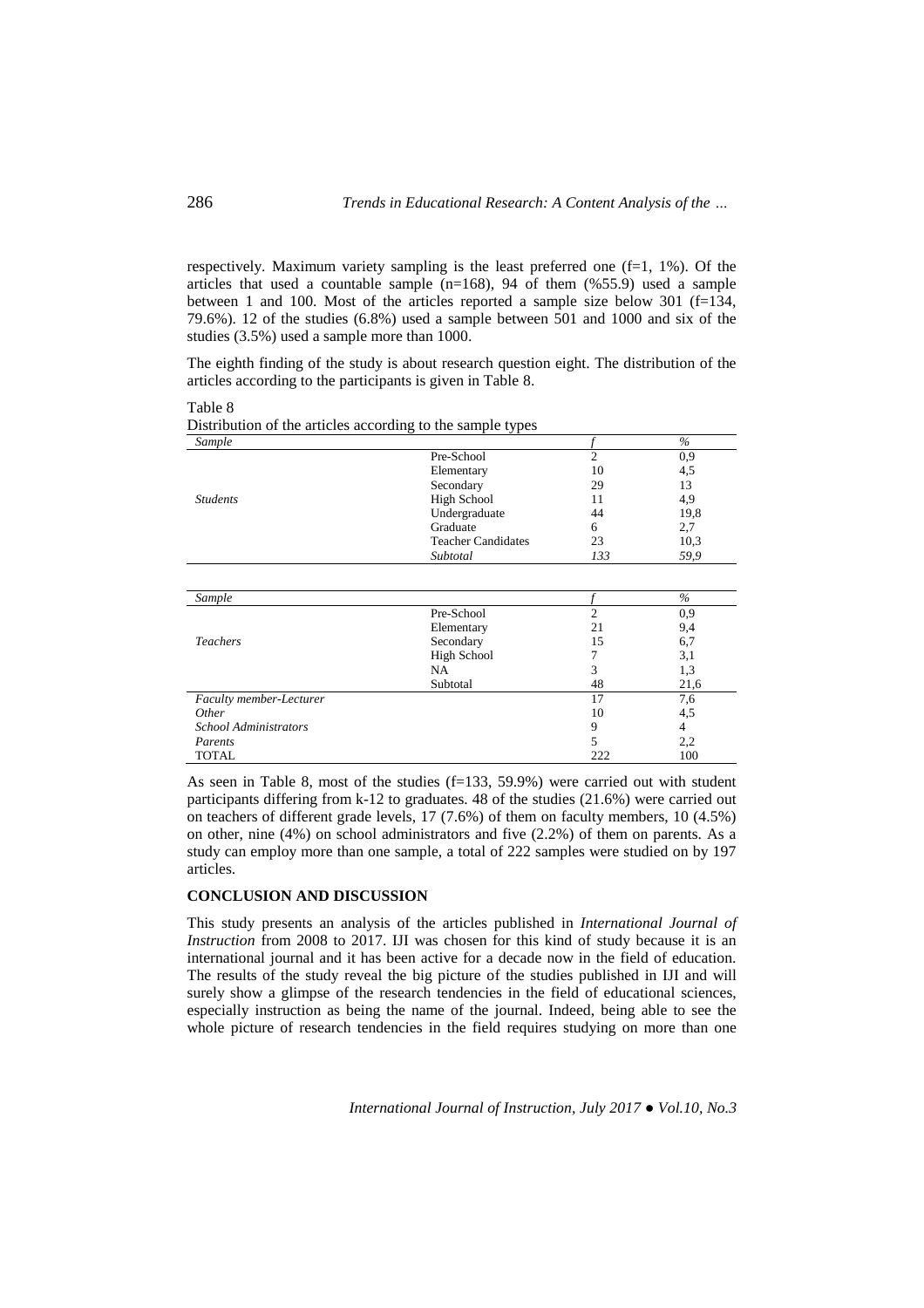journal, which is a limitation of this study. However, when the studies similar to this one are taken into consideration altogether, the results would make more sense.

The findings reveal that, the distribution of the number of authors in IJI is similar to the other studies in the literature. The analysis of the distribution of the number of authors reveal that almost 70% of the articles are published by one author or two authors (37% and 32.9% respectively). This case is prevalent in the literature. For instance, Yıldız et al. (2006) categorized research studies on special education in Turkey and found out that the majority of the articles were written by single authors (59,29 %) and the rest were mainly by two authors (33,63%). The studies on curriculum and instruction from 2007 to 2011 (Ozan & Köse, 2014), articles published in the journal of *Educational Administration: Theory and Practice* from 2003 to 2013 (Turan et al, 2014), and articles on Turkish education (Varışoğlu et al. 2013) were mainly carried out by a single author or two authors.

The analysis reveals that the articles published in IJI mainly used quantitative methods (61.4%). There are similar findings in other reviews. It is found out in the study by Göktaş, Küçük et al. (2012) that, Turkey-addressed articles on educational technology published in international journals prominently used quantitative methods. Göktaş, Hasançebi et al. (2012) reviewed 19 Turkish educational research journals and reached a similar finding. Bozkaya, Aydın & Kumtepe (2012) found out that 61.9% of the articles published in *TOJET* from 2008 to 2011 used quantitative methods, which is very close to the finding in this study. Yılmaz & Altınkurt (2012) reviewed 17 journals with respect to preschool education and identified that 76% of the studies were quantitative. Only 4% of these studies used mixed method. Hrastinski & Keller (2007) reviewed 660 articles on educational technology and the percentages of quantitative, qualitative and mixed methods are 51%, 25% and 24% respectively. The dominance of quantitative methods in the articles are also found out in the reviews by Ozan  $\&$  Köse (2014); Küçükoğlu & Ozan (2013); Selçuk et al. (2014); Turan et al. (2014); Varışoğlu et al. (2013); Yıldız et al. (2016). Although quantitative methods have some advantages, there is need for studies using more qualitative and mixed methods. Hoskyn & Zegwaard (2015) points out that there has been an increase in the number of articles using qualitative and mixed methods in *Asia-Pasific Journal of Cooperative Education*. In parallel with this, a review by Gülbahar & Alper (2009) on instructional technologies in five journals revealed that 47% of them used quantitative methods while 45% of them used qualitative methods in the years from 2005 to 2007. Besides, 8% of them used mixed method while this percentage is only 3% in this study. Gülmez & Yavuz (2016) also pointed out that qualitative studies had an impetus in the last years in the literature of educational leadership and management. Yücel-Toy (2015) states that although quantitative studies are dominant, there has been an increase in the number of qualitative and mixed studies since 2000. These findings unearth the need for more qualitative and mixed studies.

In the studies in IJI, the biggest group of participants are undergraduate students and teacher candidates (30.1 %). Yücedağ & Erdoğan (2011) found out in their review on mathematics education studies that the participants of the 35% of the studies they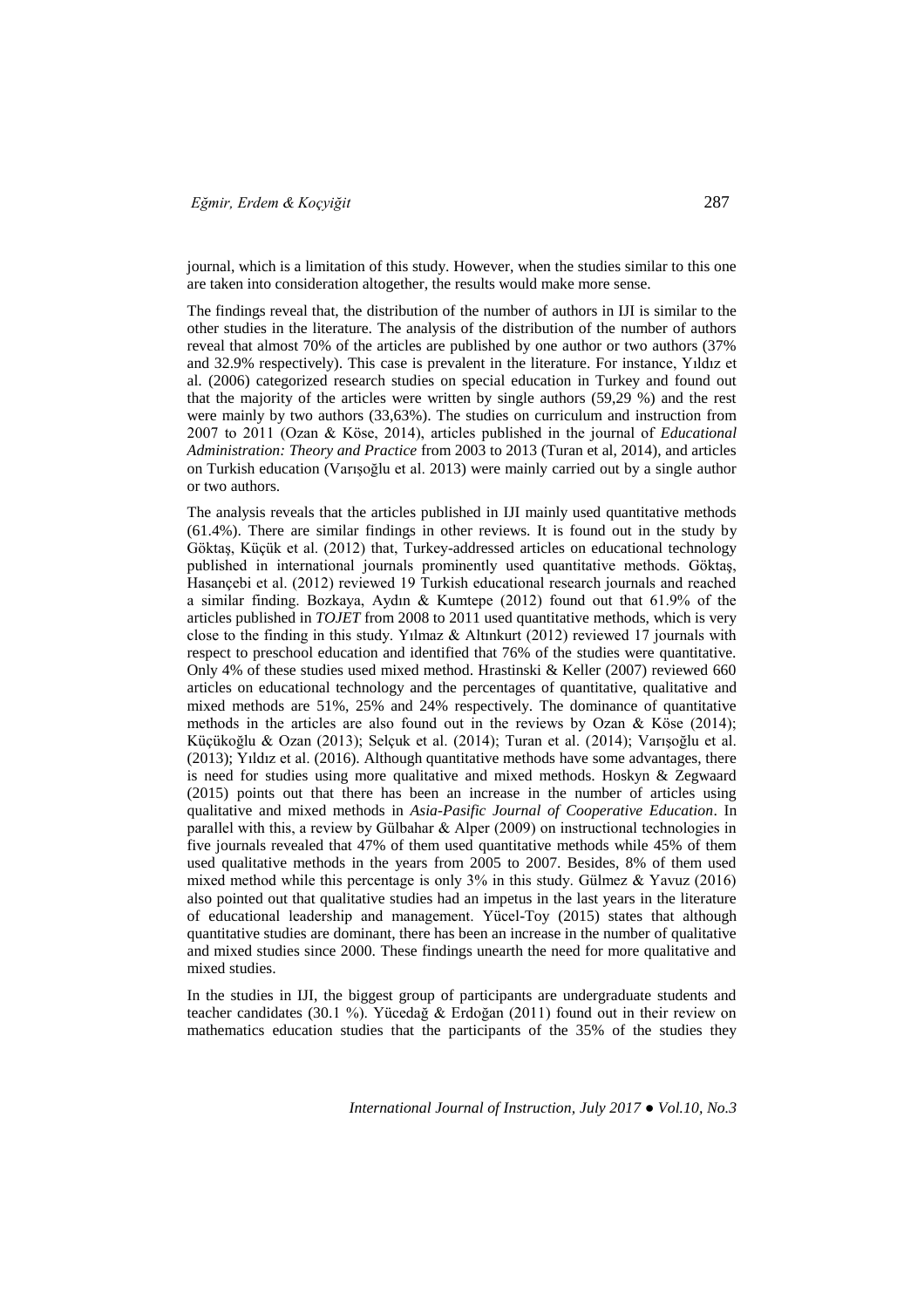analyzed were teacher candidates. The relatively high percentage of participants attending higher education is similar in other studies. Hwang & Tsai (2011) reviewed articles on mobile and ubiquitous learning and found out that higher education sample is the most selected one (58%). Findings of Küçük et al.'s (2013) review are also in the same fashion. Articles on educational technology published in 94 journals most frequently used teacher candidates (31.1%) and other undergraduate students (17.3%). In addition, the reviews by Ozan & Köse (2014); Göktas, Hasancebi et al. (2012), Selçuk et al. (2014), Şimşek et al. (2008) also reveal that the most common participants are undergraduate students and teachers.

The most frequent sampling techniques used in the articles published in IJI are purposive, random, convenience, stratified and cluster sampling. Similarly, Küçük et al.'s (2013) review revealed that the most frequent sampling techniques in educational technology are purposive, convenience, random and whole population types. Purposive, convenience and random sampling methods were found as the mostly resorted methods also in the reviews by Selçuk et al. (2014); Varışoğlu et al. (2013); Göktaş, Hasançebi et al. (2012).

The sample size in 89% of the articles (150 out of 168) published in IJI were below 500. Similarly, Gülbahar & Alper (2009) analyzed articles on instructional technologies in five journals and found out that the sample size in 89 % of these articles (80 out of 89) were below 500. In addition, 55.9% of the articles published in IJI were below 100. This finding is also in consistence with the findings of other reviews. For instance, the majority of the articles reviewed by Turan et al. (2014); Ozan & Köse (2014); Varışoğlu et al. (2013); Küçükoğlu & Ozan (2013); Göktaş, Hasançebi et al. (2012) had 100 or less participants.

The data collection technique used the most in the studies published in IJI is scale/questionnaire (36.1%). This percentage is quite close to the findings in Gülbahar & Alper (2009). They found out that 34% of the studies on instructional technologies in five journals used scales/questionnaires. The review of the studies on preschool education in 17 journals by Yılmaz & Altınkurt (2012) revealed that 52% of the studies used scales/questionnaires. Selçuk et al. (2014); Göktaş, Hasançebi et al. (2012) found that researchers mostly used attitude, perception and personality tests and Ozan & Köse (2014); Küçükoğlu & Ozan (2013); Şimşek et al. (2008) found out that the most common data collection tools are questionnaires and Likert-type scales. The second common data collection technique is interview in the studies in IJI (20%). Similarly, this percentage is about 21% in Gülbahar & Alper (2009) and Yılmaz & Altınkurt (2012). Varışoğlu et al. (2013) points out to the scarcity of techniques such as observation and alternative tests.

In parallel with the method and data collection tools, the mostly used data analysis techniques are descriptive statistics in the studies published in IJI. The reviews by Selçuk et al. (2014); Ozan & Köse (2014); Turan et al. (2014); Küçükoğlu & Ozan (2013); Varışoğlu et al. (2013); Göktaş, Hasançebi et al. (2012); Şimşek et al. (2008) also found out that the mostly used data analysis techniques are descriptive statistics. Besides, they found out that t-test and ANOVA analysis are also highly resorted. These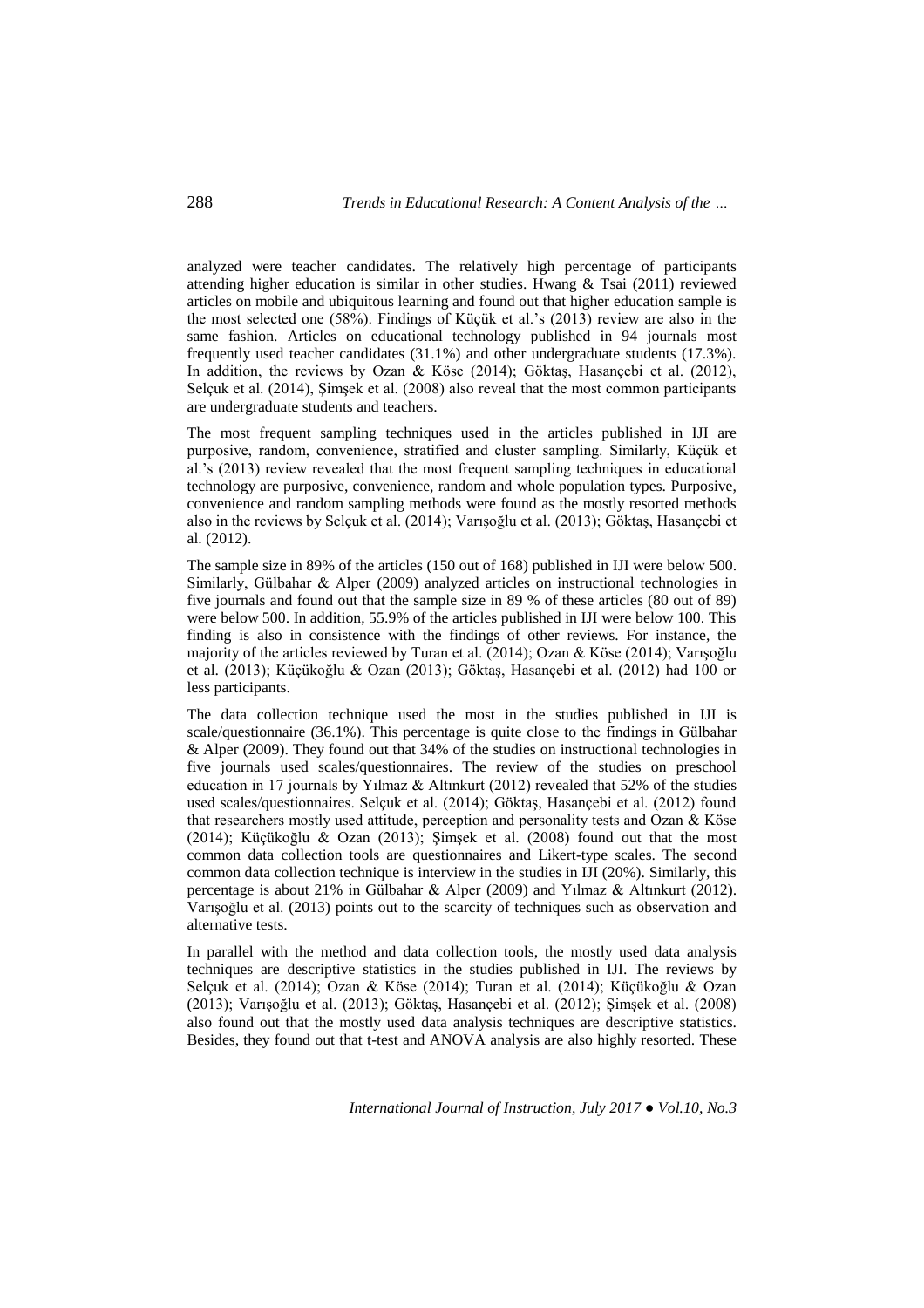techniques are also found out to be the second and third most common techniques in this review (26,2%).

The findings regarding the distribution of articles according to countries they are conducted in reveal studies from a number of countries have been published in IJI (35 countries). Tsai & Wen  $(2005)$  reviewed articles on science education published in three international journals and found out that authors from 21, 23 and 36 countries published their articles in the reviewed journals respectively. That authors from 35 countries published their articles in IJI reveals the international aspect of the journal.

The mostly studied themes in IJI include learning, teaching, teacher education, skills, curriculum, teachers, ICT, ethics, comparative education, non-formal education and so on. These themes overlap with other journals. For instance, the themes in three international journals regarding science education include learning, teaching, teacher education, goals, policy and curriculum, culture, educational technology and informal learning (Tsai & Wen, 2005). There is a clear overlap in themes. Similarly, in the review of *Education and Science* journal, Selçuk et al. (2014) listed the most common themes as curriculum and instruction, educational administration, and educational psychology. Yıldız et al. (2016) listed these as teaching methods, research methods and teacher education. Ozan & Köse (2014) found out that teaching, student-teacher characteristics and learning are mostly studied. Master and PhD theses on elementary education (2008- 2012) mostly addressed curriculum and instruction issues (Küçükoğlu & Ozan, 2013). The most common themes in pre-service teacher education consist of characteristics of pre-service teachers, teacher education programs, instruction and information and communication technology in teacher education (Yücel-Toy (2015). On educational technology, the most common themes are learning-teaching approaches, online learning, use of multimedia and technology in education (Şimşek et al. (2008).

It can be inferred from the results that, studies in the field of education mostly employ quantitative methods, purposive or random sampling techniques, and a sample size of below 500. Data collection tools mostly consist of scales and the data are mostly analyzed using descriptive statistics. It should be substantive to suggest that there is a need for more qualitative or mixed methods to be used, more diverse sampling techniques to represent the populations studied better to be employed, and more sophisticated statistical data analysis techniques to be used. Descriptive survey designs being high in number and the most studied samples being undergraduates and teacher candidates indicate that researchers mostly prefer relatively easy to reach samples and easy to conduct research studies. This also is an indicator of a need for more complicated research designs, making it possible to understand the subject matter in depth and from different aspects and a need for studying on different samples of the stakeholders of education, making it possible to understand the phenomena of education from different points of view. IJI publishing studies from 35 different countries indicates that its level of internationality is high. For future studies, it can be suggested that, more journals or theses in the field should be analyzed via literature review studies, meta analyses or meta syntheses, so that the bigger picture of the accumulated scientific information about the field of education could be seen more clearly.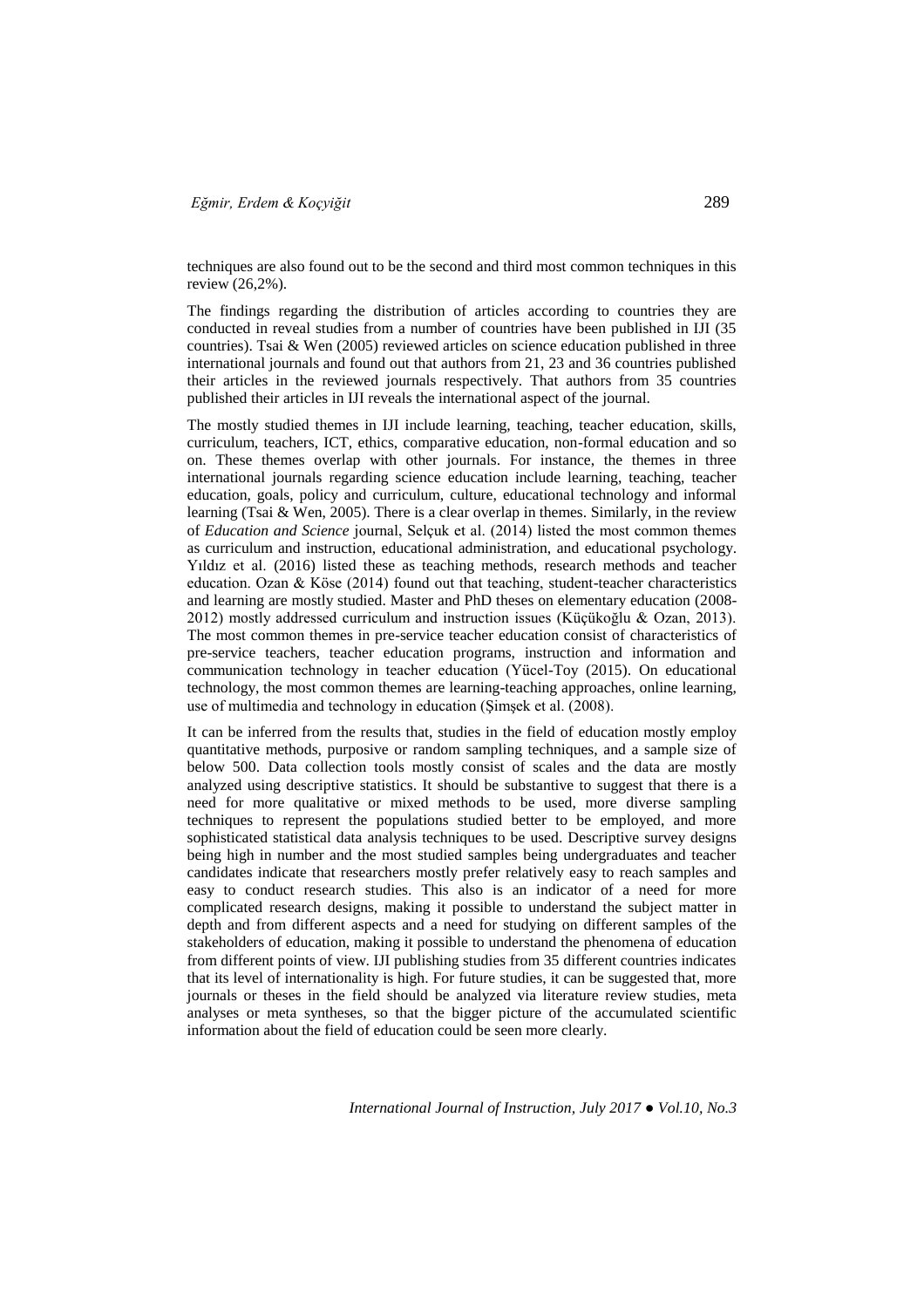### **REFERENCES**

Adıgüzel, O C. & Ergünay, O. (2012). An investigation of dissertations on values in Turkey from the perspective of educational science and teacher training. *Electronic Journal of Social Sciences, 11* (41), 18-33.

APA. (2010). *Publication manual of the American Psychological Association (6th ed.).*  Washington DC: American Psychological Association.

Bozkaya, M., Aydın, İ. E. & Kumtepe, E. G. (2012). Research trends and issues in educational technology: a content analysis of TOJET (2008-2011). *The Turkish Online Journal of Educational Technology, 11* (2), 264-277.

Cohen, L., Manion, L. & Morrison, K. (2005). *Research Methods in Education.* Tyler & Francis e-Library.

Creswell, J. W. (2012). *Educational research: planning, conducting, and evaluating quantitative and qualitative research (4th Ed.).* Pearson: ABD.

Dunkin, M. J. (1996). Types of errors in synthesizing research in education. *Review of Educational Research, 66* (2), 87-97.

Erdoğan, M., Marcinkowski, T. & Ok, A. (2009). Content analysis of selected features of K-8 environmental education research studies in Turkey, 1997-2007. *Environmental Education Research, 15* (5), 525-548.

Bowen, G. A. (2009) "Document Analysis as a Qualitative Research Method", *Qualitative Research Journal, 9* (2), 27-40, doi: 10.3316/QRJ0902027

Göktaş, Y., Hasançebi, F., Varışoğlu, B., Akçay, A., Bayrak, N., Baran, M., & Sözbilir, M. (2012). Türkiye'deki eğitim araştırmalarındaki eğilimler: bir içerik analizi [Trends in Educational Research in Turkey: A Content Analysis]. *Kuram ve Uygulamada Eğitim Bilimleri. 12* (1), 443-460.

Göktaş, Y., Küçük, S., Aydemir, M., Telli, E., Arpacık, Ö., Yıldırım, G. & Reisoğlu, İ. (2012). Educational technology research trends in Turkey: a content analysis of the 2000-2009 decade. *Educational Sciences: Theory & Practice, 12* (1), 191-196.

Gülbahar, Y. & Alper, A. (2009). A content analysis of the studies in instructional technologies area. *Ankara University Journal of Faculty of Educational Sciences, 42* (2), 93-111.

Gülmez, D. & Yavuz, M. (2016). Eğitim liderliği ve yönetimi kapsamında 2012 yılında yayınlanmış olan makalelerin amaç ve yöntem bakımından değerlendirilmesi [The evaluation of the articles related with educational leadership and administration published in 2012 in terms of aim and method]. *Elementary Education Online, 15* (2), 318-329.

Hoskyn, K., & Zegwaard, K. E. (2015). *Trends in research methods and approaches in cooperative and work-integrated education research*. In 19th World Conference on Cooperative & Work Integrated Education. Conference held in Kyoto, Japan.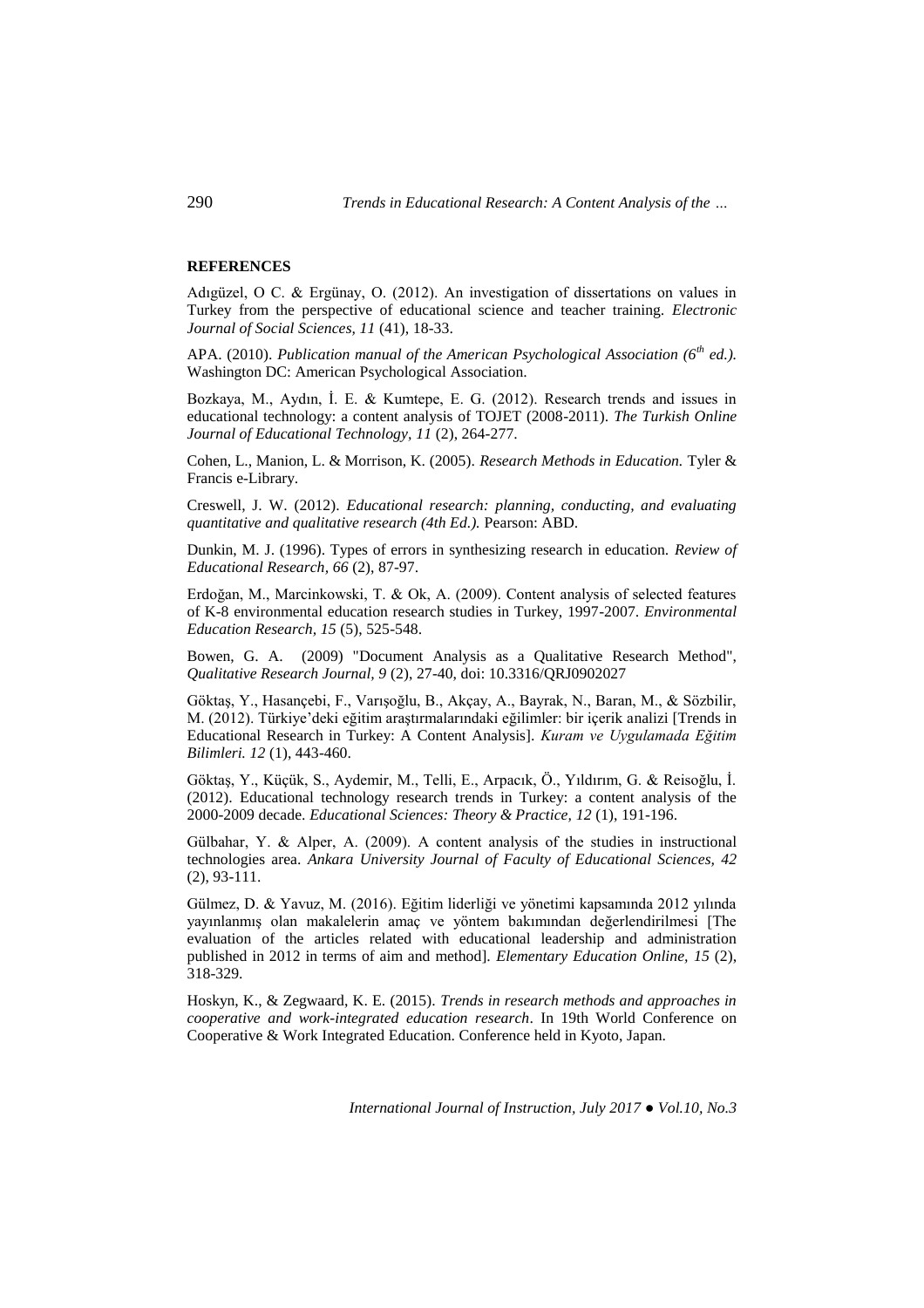Hrastinski, S. & Keller, C. (2007). An examination of research approaches that underlie research on educational technology: a review from 2000 to 2004. *J. Educational Computing Research, 36* (2), 175-190.

Hwang, G-J. & Tsai, C-C. (2011). Research trends in mobile and ubiquitous learning: a review of publications in selected journals from 2001 to 2010. *British Journal of Educational Technology, 42* (4), E65- E70.

Karadağ, E. (2009). A thematic analysis on doctoral dissertations made in the area of education sciences. *Ahi Evran Üniversitesi Eğitim Fakültesi Dergisi, 10* (3), 75-87.

Karadağ, E. (Ed.). (2015). *Leadership and organizational outcomes: meta-analysis of emprical studies.* Springer: Switzerland.

Keselman, H. J., Huberty, C. J., Mix, L. M., Olejnik, S., Cribbie, R. A., Donahue, B., Kowalchuk, R. K., Lowman, L. L., Petoskey, M. D., Keselman, J. C. & Levin J. R. (1998). Statistical practices of educational researchers: an analysis of their ANOVA, MANOVA and ANCOVA analyses. *Review of Educational Research, 68* (3), 350-386.

Küçük, S., Aydemir, M., Yıldırım, G., Arpacık, Ö. & Göktaş, Y. (2013). Educational technology research trends from 1990 to 2011. *Computers & Education, 68*, 42-50.

Küçükoğlu, A. & Ozan, C. (2013). Sınıf öğretmenliği alanındaki lisansüstü tezlere yönelik bir içerik analizi [A content analysis about master theses and dissertations in classroom teacher education]. *Uluslararası Avrasya Sosyal Bilimler Dergisi. 4* (12), 27- 47.

Merriam, S. B. (2013). *Nitel Araştırma* (3. Baskıdan Çeviri Ed. Turan, S.). Ankara: Nobel Yay.

Onwuegbuzie, A. J. & Daniel, L. G. (2003). Typology of analytical and interpretational errors in quantitative and qualitative educational research. *Current Issues in Education, 6* (2), 1-33.

Ozan, C. & Köse, E. (2014). Eğitim programları ve öğretim alanındaki araştırma eğilimleri [Research trends in Curriculum and Instruction]. *Sakarya University Journal of Education*, *4* (1), 116-136.

Patton, M. Q. (2002). *Qualitative research & evaluation methods (3rd Ed.)*. The USA: Sage Pub.

Ritchie, J & Lewis, J. (2003). *Qualitative research practice.* Great Britain: Sage

Selçuk, Z., Palancı, M., Kandemir, M. & Dündar, H. (2014). Eğitim ve bilim dergisinde yayınlanan araştırmaların eğilimleri: içerik analizi [Tendencies of researches published in education and science journal: Content analysis]. *Eğitim ve Bilim, 39* (173), 430-453.

Şimşek, A., Özdamar, N., Becit, G., Kılıçer, K., Akbulut, Y. ve Yıldırım, Y. (2008). Türkiye'deki eğitim teknolojisi araştırmalarında güncel eğilimler [Current trends of educational research in Turkey]. *Selçuk Üniversitesi Sosyal Bilimler Dergisi, 19*, 439- 458.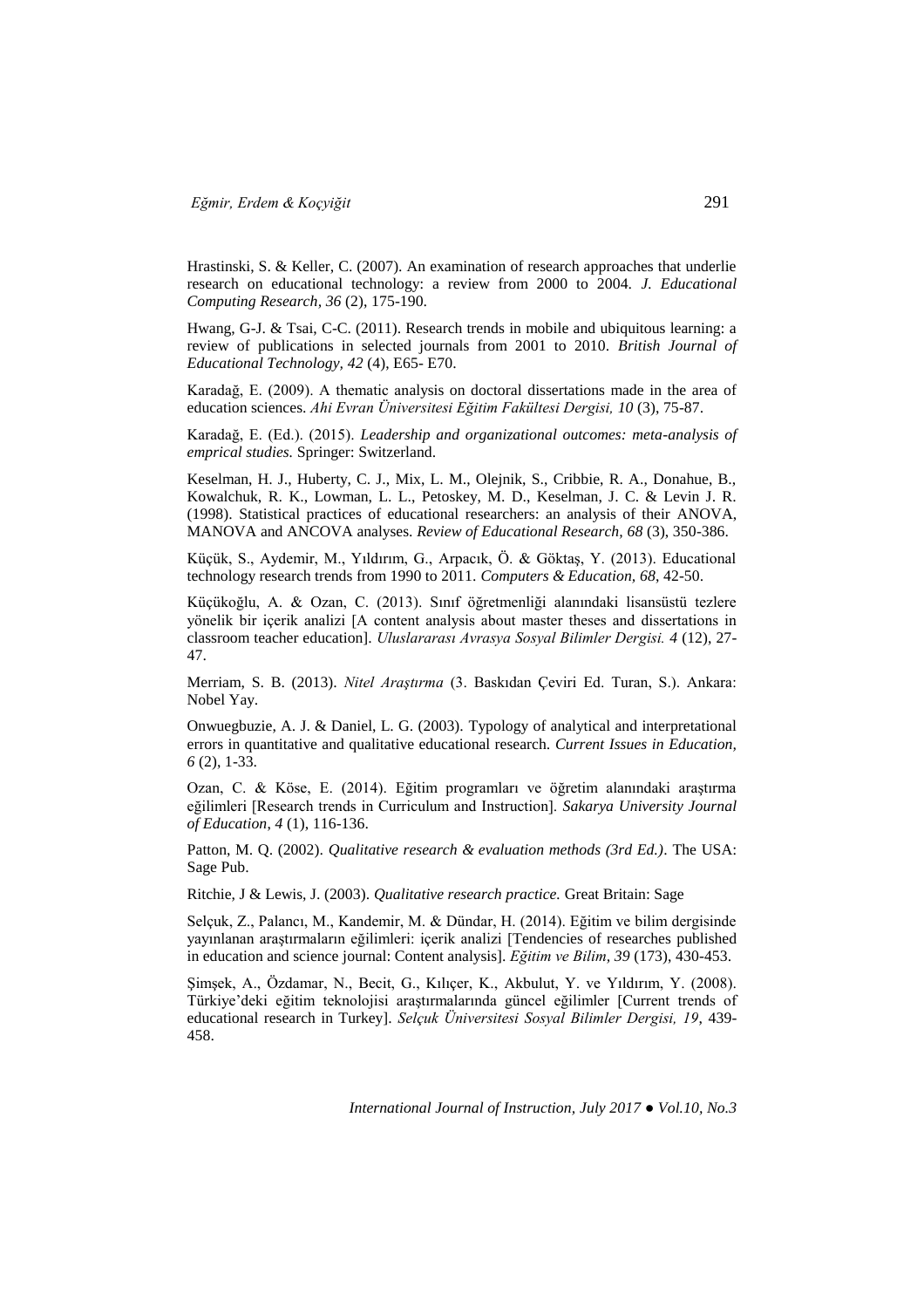Tsai, C-C. & Wen, M. L. (2005). Research and trends in science education from 1998 to 2002: a content analysis of publication in selected journals. *International Journal of Science Education, 27* (1), 3-14.

Turan, S., Karadağ, E., Bektaş, F. & Yalçın, M. (2014). Türkiye'de eğitim yönetiminde bilgi üretimi: kuram ve uygulamada eğitim yönetimi dergisi 2003-2013 yayınlarının incelenmesi [Knowledge production in educational administration in Turkey: an overview of researches in journal of educational administration: theory and practice - 2003 to 2013-]. *Kuram ve Uygulamada Eğitim Yönetimi, 20* (1), 93-119.

Varışoğlu, B., Şahin, A. & Göktaş, Y. (2013). Türkçe eğitimi araştırmalarında eğilimler [Trends in Turkish education studies]. *Educational Sciences: Theory & Practice, 13* (3), 1767-1781.

Yıldız, N. G., Melekoğlu, M. A. & Paftalı, A. T. (2016). Türkiye'de özel eğitim araştırmalarının incelenmesi [Special education research in Turkey]. *Elementary Education Online*, *15* (4), 1076-1089.

Yılmaz, K. & Altınkurt, Y. (2012). An examination of articles published on preschool education in Turkey. *Educational Sciences: Theory & Practice.* Special Issue (Autumn), 3227-3241.

Yücedağ, T. & Erdoğan, A. (2011). Investigation of mathematics education studies according to some variables studied between 2000-2009 years in Turkey. *Gaziantep Üniversitesi Sosyal Bilimler Dergisi. 10* (2), 825-838.

Yücel-Toy, B. (2015). Türkiye'deki hizmet öncesi öğretmen eğitimi araştırmalarının tematik analizi ve öğretmen eğitimi politikalarının yansımaları [Thematic analysis of pre-service teacher education studies in Turkey reflections of teacher education policies]. *Eğitim ve Bilim, 40* (178), 23-60.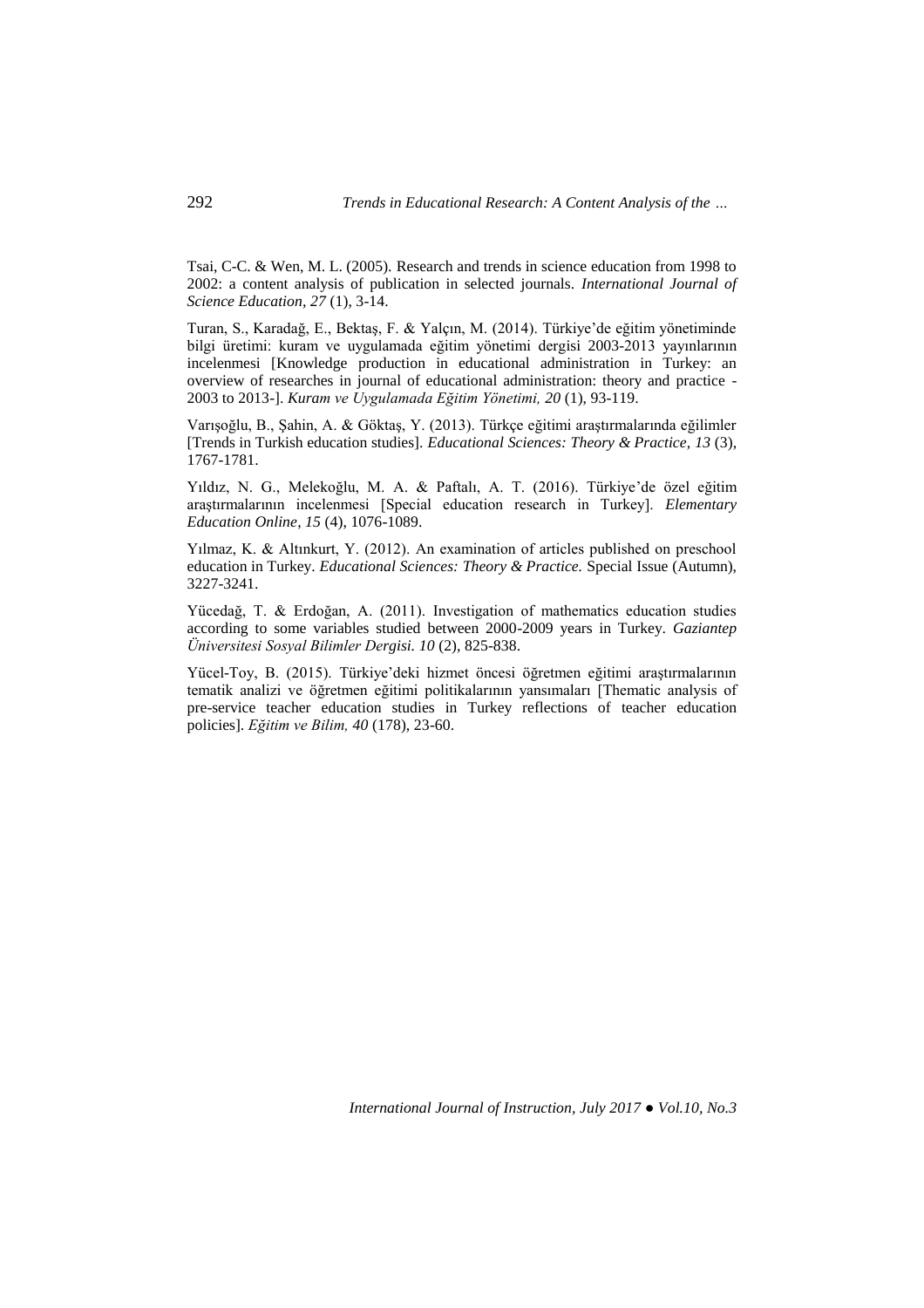#### **Turkish Abstract Eğitim Araştırmalarında Eğilimler: International Journal of Instruction'da Yayınlanan Araştırmaların İçerik Analizi**

Bu çalışmanın amacı son on yılda International Journal of Instruction'da yayınlanan çalışmaları [IJI] analiz etmektir. Bu çalışma nitel, tanımlayıcı bir literatür inceleme çalışmasıdır. Veriler, karşılaştırmalı analiz yapılarak kodlanmış ve içerik analizi yoluyla analiz edilmiş; analiz sonucunda frekans ve yüzdeler hesaplanmıştır. Yapılan bu çalışmada, örnekleme teknikleri, araştırma yöntemleri, istatistiksel yöntemler ve araştırmaların yapıldığı ülkeler ve bazı diğer değişkenler incelenmiştir. IJI, uluslararası, açık erişimli ve ücretsiz bir dergi olduğu için, bu analizin sonuçlarının eğitim alanında araştırma eğilimleri hakkında bir ipucu vermesi beklenmektedir.

Anahtar Kelimeler: International Journal of Instruction, araştırma eğilimleri, içerik analizi

#### **French Abstract**

#### **Tendances dans Recherche Éducative: une Analyse de contenu des Études Publiées dans Journal International d'Instruction**

Le but de cette étude est d'analyser les études publiées dans le Journal International d'Instruction [IJI] dans les dix dernières années. Cette étude est une étude d'examen qualitative, descriptive de littérature. Les données ont été rassemblées par l'analyse de document, codées utilisant la comparaison constante et analysées utilisant l'analyse de contenu. Les fréquences et les pourcentages ont été calculés. Comme IJI étant un accès international, ouvert et un journal gratuit, on attend à ce que les résultats de cette analyse donnent un indice des tendances de recherche dans le domaine de l'éducation. Au-delà de ceci, dans cette étude, les sujets, les techniques d'échantillonnage, les méthodes de recherche, les procédures statistiques et les pays dans lesquels les recherches ont eu lieu et quelques autres variables ont été examinés.

Mots Clés: Journal International d'Instruction, faites des recherches sur tendances, analyse de contenu

### **Arabic Abstract**

### **اتجاهات البحث التربوي: تحليل محتوى للدراسات المنشورة في المجلة الدولية للتعليمات**

والهدف من هذه الدراسة هو تحليل الدراسات المنشورة في المجلة الدولية للتعليم خالل السنوات العشرة الماضية. هذه الدراسة هي دراسة وصفية ونوعية عن المؤلفات. تم جمع البيانات من خالل تحليل الوثائق، المشفرة باستخدام المقارنة الثابتة وتحليلها باستخدام تحليل المحتوى. تم حساب الترددات والنسب المئوية. وبما أن المعهد الدولي لالحصاء هو مجلة دولية مفتوحة ومفتوحة ومجانية، فمن المتوقع أن تعطي نتائج هذا التحليل فكرة عن اتجاهات البحث في مجال التعليم. وبعيدا عن ذلك، تم في هذه الدراسة دراسة الموضوعات وطرق أخذ العينات وطرائق البحث واإلجراءات اإلحصائية والبلدان التي أجريت فيها البحوث وبعض المتغيرات األخرى.

الكلمات الرئيسية: المجلة الدولية للتعليم، اتجاهات البحث، تحليل المحتوى